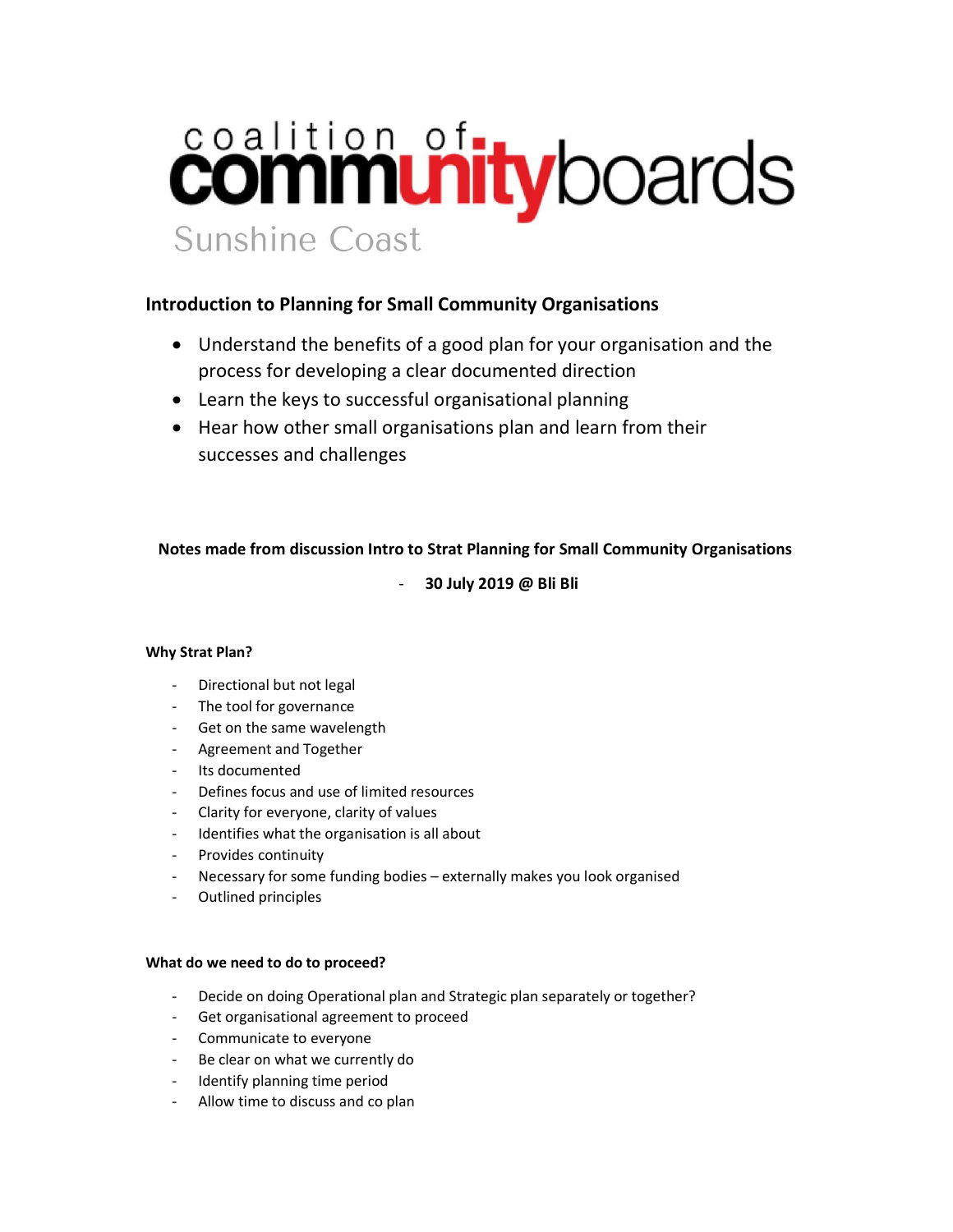#### Important values and how they influence the planning process

- Environment value and protect
- Community local and belonging
- Respect in diversity
- Nourishing families in an equitable way
- Supporting people care for people
- Justice human right
- Non judgemental
- Accepting diversity
- Open to participation
- Connection people connecting
- Integrity
- Transparency
- Courage

Vision = Future

Mission = Doing Now

Values = Underpin

SWOT = Gathering info

Major goals = key 3- 5 years

Strategies = broad actions

Key Targets = Keep on track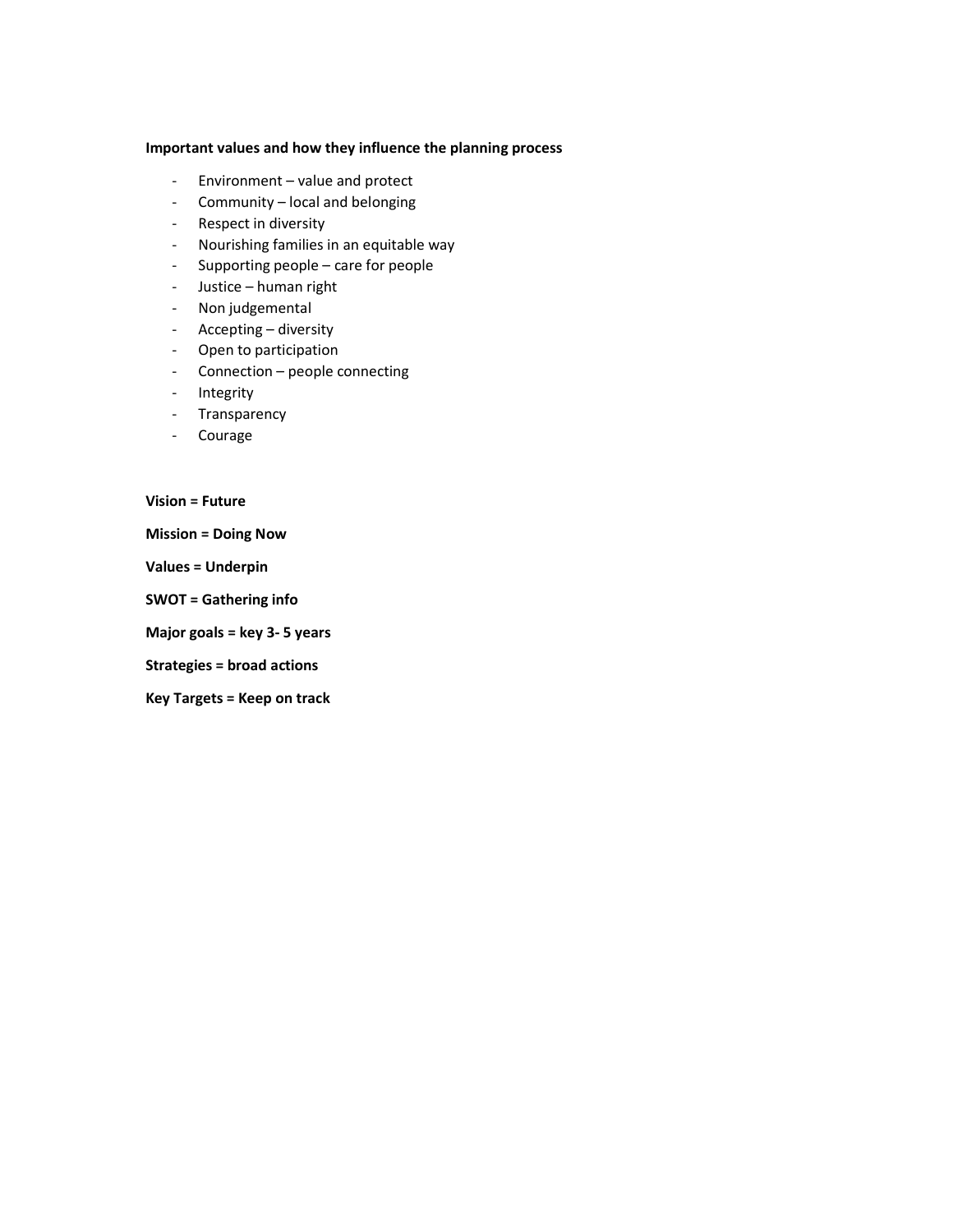## Notes made from discussion Intro to Strat Planning for Small Community Organisations

## - 2 Oct 2019 @ venue 114, Bokarina

Example of a "SWOT" process – using one of the organisations that attended the workshop

| <b>Strengths</b>                                                                                                                                                                                                                                                                            | <b>Weakness</b>                                                                                                                                                                                                                                                 |
|---------------------------------------------------------------------------------------------------------------------------------------------------------------------------------------------------------------------------------------------------------------------------------------------|-----------------------------------------------------------------------------------------------------------------------------------------------------------------------------------------------------------------------------------------------------------------|
| Sophisticated organisational skills<br>Strong leader with passion<br>٠<br>Network contacts<br>Engaged "audience" with good<br>participation<br>Clear unmet need<br>Defined audience<br>٠<br>Members have a wide range of skills<br>$\bullet$<br>and experiences<br><b>Welcoming process</b> | No ownership<br>Sole driver<br>Lack of website<br>Unstructured and informal<br>Lack of organisational documentation<br>Lack of organisational infrastructure eg.<br>Bank account<br>Fear of IT<br>Lack of detail about audiene members<br>eg age, location etc. |
| Opportunity<br>Access resources to upskill membership<br>Sponsorship and "In kind" support<br>Auspice options<br>٠<br>Role responsibilities from existing<br>$\bullet$<br>membership<br>Moving to "WE"<br>٠<br>Support and cultivate groups interest's<br>further                           | <b>Threat</b><br>No legal structure<br>Liability rests with x1 person<br>٠<br>No participate commitment<br>Offshoot of 'new groups'<br>No collective agency<br>MY -----→ WE                                                                                     |

#### Ways to build a team through organisational relationships

- Shared vision
- Shared values and experiences
- Trust
- Valuing
- Think team
- Share tasks
- Complimenting one another
- Respect each others strengths and weaknesses
- Be prepared to learn (ideally together)
- Communicate around issues not the person
- Make decisions together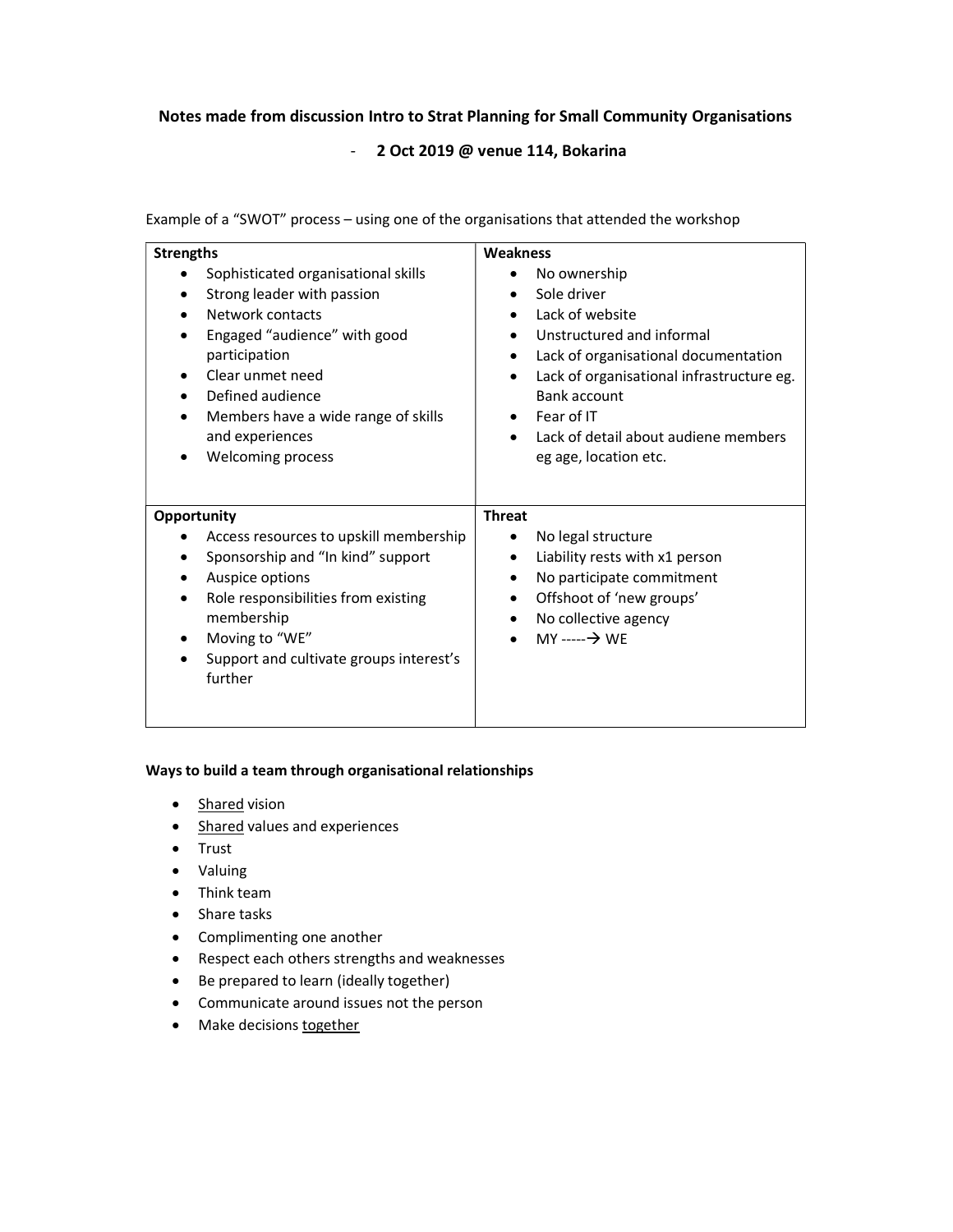# Notes made from discussion Intro to Strat Planning for Small Community Organisations

## - 29 Oct 2019 @ Baringa Community Centre, Baringa

#### Why Planning is Important

- Give confidence to approach 'stakeholders' & funders with our story
- Keep on track how are we going? Enables us to monitor our activities
- Enables us to assess the environment
- Support communicating with;
	- Volunteers
	- Members
	- Broader community
- Helps us all get on the 'same page', we can develop a shared understanding
- Provides structure for governance direction
- Provides identity and helps with the WHY
- Provides ownership

#### SWOT Analysis – using example of one of the groups that attended the workshop

| Weakness<br><b>Strengths</b>                                                                                                                                                                                                                                                           |                                                                                                                                                                                                                                                                                                                                                                                                                                                                                                                                                                                      |
|----------------------------------------------------------------------------------------------------------------------------------------------------------------------------------------------------------------------------------------------------------------------------------------|--------------------------------------------------------------------------------------------------------------------------------------------------------------------------------------------------------------------------------------------------------------------------------------------------------------------------------------------------------------------------------------------------------------------------------------------------------------------------------------------------------------------------------------------------------------------------------------|
| Passion & enthusiasm<br>High awareness in local community<br>Relatable concept<br>Committed<br>Strong membership numbers<br>Political support<br>Strong support from men's shed<br>DGR on the Way<br>10 -15 regular volunteers<br>Lots of activities and varied types of<br>activities | Communication across the organisation<br>Low participation of members<br>No space / building<br>٠<br>Governance has fragile structure -<br>constitution, documents etc not 100%<br>clear<br>Messy digital infrastructure<br>$\bullet$<br>Administration clunky<br>٠<br>Non regular activity facilitators<br>٠<br>Competing interests of members<br>Some 'siloing' occurs due to people<br>wanting to 'get stuff done'.<br>Some previous legacies from past<br>committee<br>Centralised communication<br>$\bullet$<br>Not full clarity about the "who" (target<br>$\bullet$<br>group) |
| <b>Opportunities</b>                                                                                                                                                                                                                                                                   | <b>Threat</b>                                                                                                                                                                                                                                                                                                                                                                                                                                                                                                                                                                        |
| Collaboration based on relationships<br>with - men's shed, politicians, other<br>local organisation & groups<br>Digital streamlining, consolidation.<br>Use a website rather than FB                                                                                                   | Volunteer burnout<br>Volunteer support<br>٠<br>Consolidate or fall apart<br>$\bullet$<br>Competition from other local groups if<br>we continue to be separate.                                                                                                                                                                                                                                                                                                                                                                                                                       |